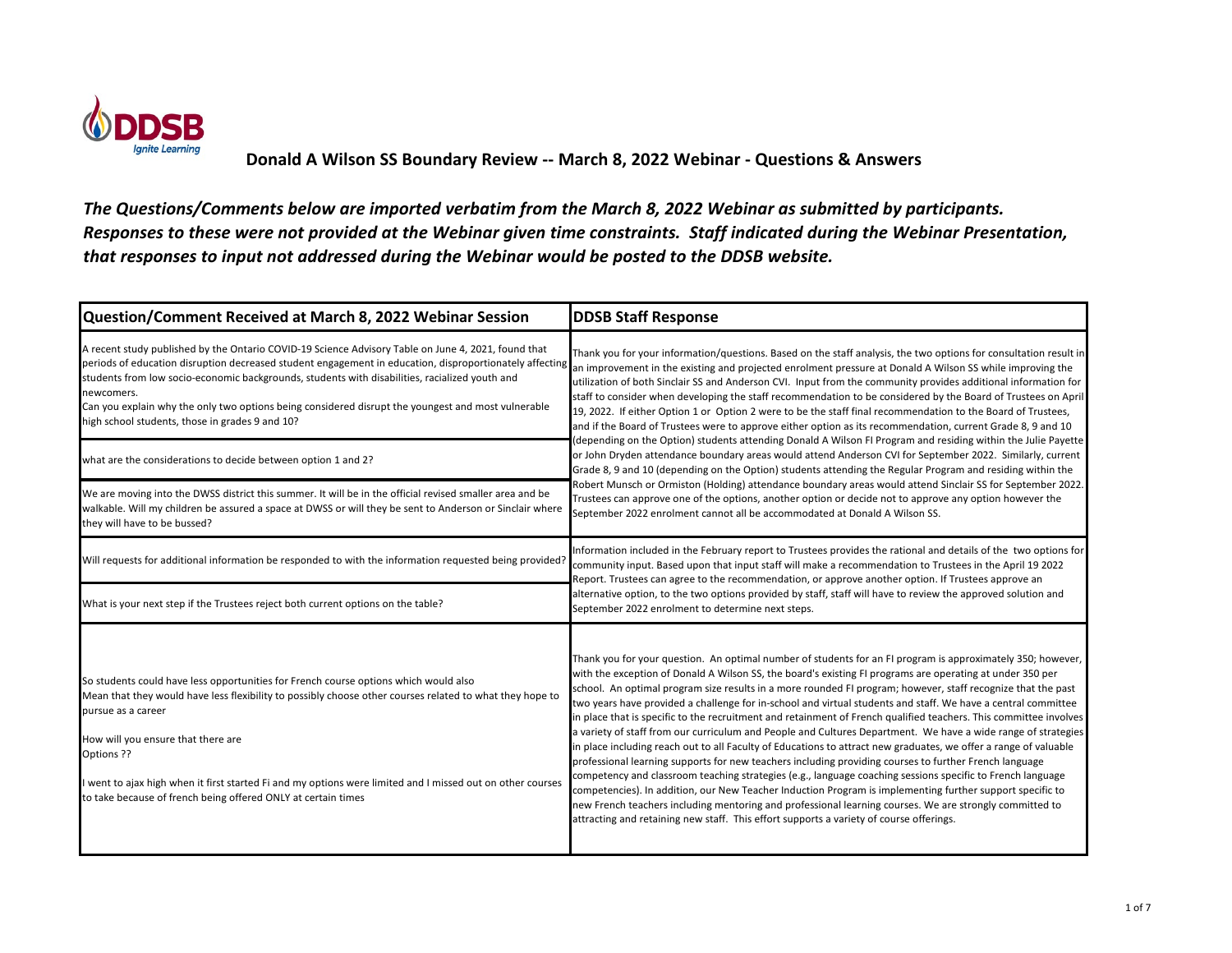

| Question/Comment Received at March 8, 2022 Webinar Session                                                                                                                                                                                                                   | <b>DDSB Staff Response</b>                                                                                                                                                                                                                                                                                                                                                                                                                                                                                                                                                                                                                                                                                                                                                                                                                                                                                                                                                                                                                                                                                                                                                                                                                                                                                                                                                                                                                                                                                                                      |
|------------------------------------------------------------------------------------------------------------------------------------------------------------------------------------------------------------------------------------------------------------------------------|-------------------------------------------------------------------------------------------------------------------------------------------------------------------------------------------------------------------------------------------------------------------------------------------------------------------------------------------------------------------------------------------------------------------------------------------------------------------------------------------------------------------------------------------------------------------------------------------------------------------------------------------------------------------------------------------------------------------------------------------------------------------------------------------------------------------------------------------------------------------------------------------------------------------------------------------------------------------------------------------------------------------------------------------------------------------------------------------------------------------------------------------------------------------------------------------------------------------------------------------------------------------------------------------------------------------------------------------------------------------------------------------------------------------------------------------------------------------------------------------------------------------------------------------------|
| When you only have five high schools, why wouldn't ALL of these be reconsidered to optimize (minimize)<br>bussing, student and staff movement                                                                                                                                |                                                                                                                                                                                                                                                                                                                                                                                                                                                                                                                                                                                                                                                                                                                                                                                                                                                                                                                                                                                                                                                                                                                                                                                                                                                                                                                                                                                                                                                                                                                                                 |
| Primary school French Immersion schooling was expanded 10 years ago, for example, Julie Payette Public<br>School. Can you explain why this plan has only recently been shared with students and parents allowing<br>for only a few weeks to consider impact?                 | Enrolment pressures at Donald A Wilson SS have been increasing over the past few years and are projected to<br>increase even more. As a result of the Pandemic and the introduction of Virtual Learning, some of this pressure<br>has been alleviated; however, the Board must plan for the potential return of all students to in-class learning.<br>Given the limitations of space use, i.e., cafeteria, limitations on the number of portables that could be placed<br>on the site and the limit on washroom capacity and parking, a solution for this coming September is needed.<br>There is available space at both Anderson CVI and Sinclair SS to accommodate some students from Donald A<br>Wilson SS as set out in both Option 1 and Option 2. The FI program in Whitby is growing due to demand. As<br>with other FI programs, they are located in schools with available space. The two Options to relocate a part of<br>the existing Donald A Wilson SS FI program to Anderson CVI supports this increasing demand while alleviating<br>some of the enrolment pressure at Donald A Wilson SS. School Boards are funded for new school construction<br>through the Ministry of Education. Typically it takes 7 to 10 years for a new school to be funded, constructed<br>and opened. The Ministry of Education bases funding on students in the system "bums in seats" not just future<br>growth and School Boards are required to utilize all current, nearby schools before the Ministry will<br>contemplate new school approval. |
| If we already moved FI once to only a short time ago how is the projection better this time to ensure no<br>more disruption of the students and even the siblings that may get split between 2 schools. This area is<br>still growing and a plan before the growth is needed |                                                                                                                                                                                                                                                                                                                                                                                                                                                                                                                                                                                                                                                                                                                                                                                                                                                                                                                                                                                                                                                                                                                                                                                                                                                                                                                                                                                                                                                                                                                                                 |
| I believe others have asked, but I'm not sure it has been answered- are there any plans for new school<br>builds with Whitby's population projections?                                                                                                                       |                                                                                                                                                                                                                                                                                                                                                                                                                                                                                                                                                                                                                                                                                                                                                                                                                                                                                                                                                                                                                                                                                                                                                                                                                                                                                                                                                                                                                                                                                                                                                 |
| creating a more condusive learning environment with less congested schools and classrooms should be<br>priority, even if this means moving to a new school.                                                                                                                  |                                                                                                                                                                                                                                                                                                                                                                                                                                                                                                                                                                                                                                                                                                                                                                                                                                                                                                                                                                                                                                                                                                                                                                                                                                                                                                                                                                                                                                                                                                                                                 |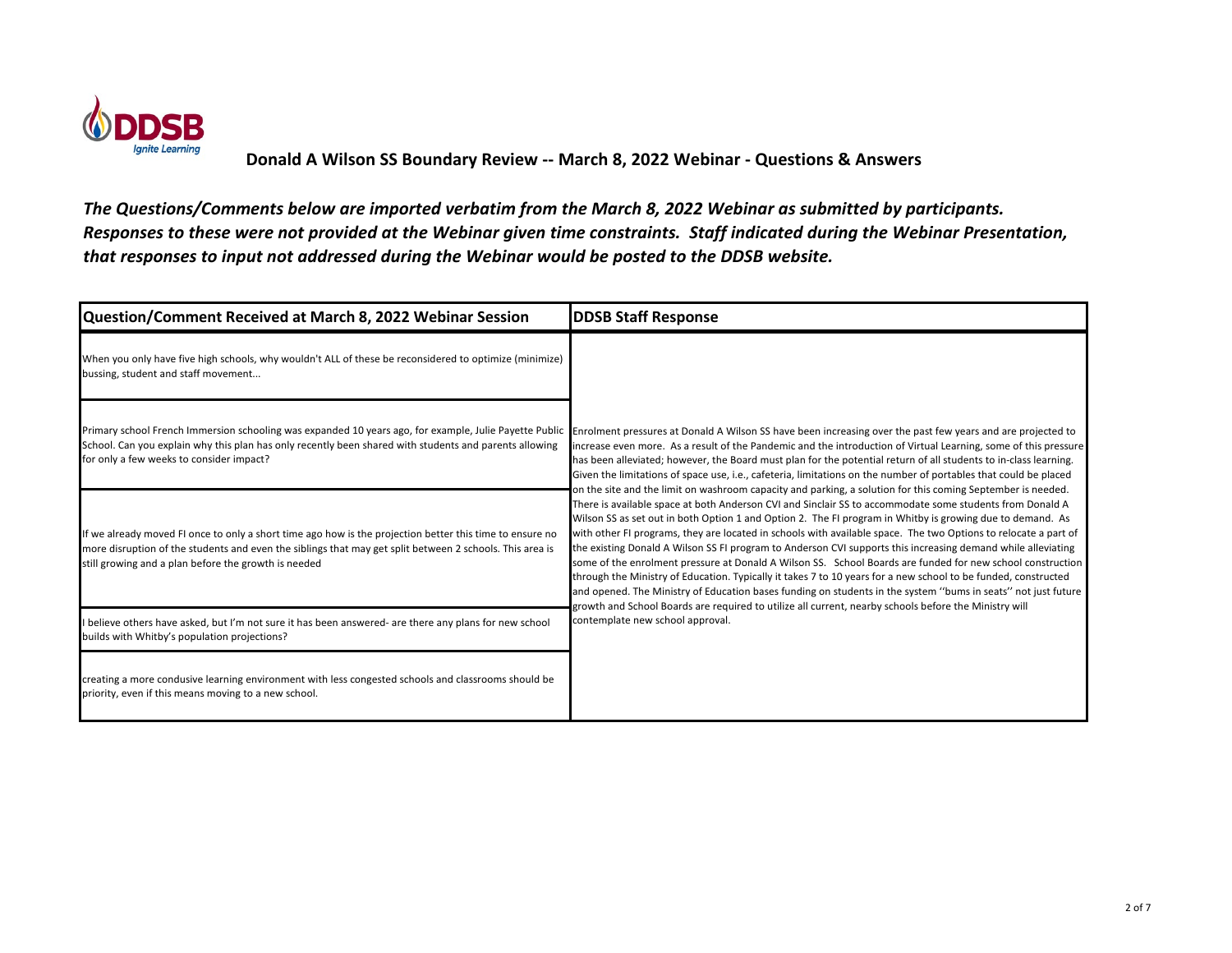

| Question/Comment Received at March 8, 2022 Webinar Session                                                                                                                                                                                                                                                                                                                                                                                                                                                                      | <b>DDSB Staff Response</b>                                                                                                                                                                                                                                                                                                                                                                                                                                                                                                                                                                                                                                                                                                                                                                                                   |
|---------------------------------------------------------------------------------------------------------------------------------------------------------------------------------------------------------------------------------------------------------------------------------------------------------------------------------------------------------------------------------------------------------------------------------------------------------------------------------------------------------------------------------|------------------------------------------------------------------------------------------------------------------------------------------------------------------------------------------------------------------------------------------------------------------------------------------------------------------------------------------------------------------------------------------------------------------------------------------------------------------------------------------------------------------------------------------------------------------------------------------------------------------------------------------------------------------------------------------------------------------------------------------------------------------------------------------------------------------------------|
| Do the projections include the two new subdivisions (i.e., new subdivision North of Taunton and<br>Rossland/Taunton)? There would be a significant number of new students at Sinclair                                                                                                                                                                                                                                                                                                                                           | Growth forecasts from the Town of Whitby are considered in the Board's development of its enrolment<br>projections. The Town's projections indicate a projected population of 193,000 by 2031. School Boards are<br>funded for new school construction through the Ministry of Education. Typically it takes 7 to 10 years for a new<br>school to be funded, constructed and opened. The Ministry of Education bases funding on students in the<br>system "bums in seats" not just future growth and School Boards are required to utilize all current, nearby<br>schools before the Ministry will contemplate new school approval.                                                                                                                                                                                          |
| Whitby's population is growing and changing quickly. You cannot even forcecast what is going to happen<br>in few years                                                                                                                                                                                                                                                                                                                                                                                                          |                                                                                                                                                                                                                                                                                                                                                                                                                                                                                                                                                                                                                                                                                                                                                                                                                              |
| Is not Whitby expected to grow to 200,000 in 6 years? The current plan does not seem to support this<br>expected growth. There are many current builds happening in Whitby, but I don't see that being<br>considered, and that concerns me. Students were sent from Sinclair to DAW and now from DAW to<br>Anderson. It seems like it is just a case of chasing the mouse instead of planning for the planned growth.<br>Can you please speak to this concern and how planning could occur given the MoE funding restraints? TY |                                                                                                                                                                                                                                                                                                                                                                                                                                                                                                                                                                                                                                                                                                                                                                                                                              |
| How much is the city doing to support the overwhelming enrollment at DAW? Building a new school<br>taking few years does not solve the current issue and will not solve the issue in coming years.                                                                                                                                                                                                                                                                                                                              |                                                                                                                                                                                                                                                                                                                                                                                                                                                                                                                                                                                                                                                                                                                                                                                                                              |
| What overlap would the Grove students have with the mainstream students?                                                                                                                                                                                                                                                                                                                                                                                                                                                        | The DDSB has three distinct Grove Programs at Anderson CVI in two areas of the school - one inside the<br>building and two in the 3 portables. One is completely self-contained (so no overlap). The second program is<br>new this year and has had no integration/overlap with our school. The third has students who on occasion may<br>reverse integrate into a couple of mainstream classes. They do this after an extended period of time in the<br>Grove Program and when the staff determine that the students are ready to attend a mainstream class or two.<br>This is approximately 1-2 students per semester - max. Students who successfully integrate on a partial<br>schedule eventually integrate fully into mainstream either at Anderson or at their home school (if Anderson is<br>not their home school). |
| Will students who are "out of area" be told to go back to their home schools considering our grade nines<br>are being moved due to<br>High numbers?                                                                                                                                                                                                                                                                                                                                                                             | Families can request through the school to attend an out of area school, this is reviewed by the school and<br>space must be available to accommodate the student. This is an annual process to enter, or remain in the<br>school. All out of area students will be reviewed individually. Please note for students who choose to attend an<br>out of area school, school bus transportation is not provided.                                                                                                                                                                                                                                                                                                                                                                                                                |
| Considering this is a new program at Anderson, how would this impact my student currently in Grade 10<br>at Donald A Wilson?                                                                                                                                                                                                                                                                                                                                                                                                    | If Option 2 were to be the staff final recommendation to the Board of Trustees, and if the Board of Trustees<br>were to approve Option 2 as its recommendation, current Grade 10 students attending Donald A Wilson FI<br>Program and residing within the Julie Payette or John Dryden attendance boundary areas would attend<br>Anderson CVI for Grade 11.                                                                                                                                                                                                                                                                                                                                                                                                                                                                  |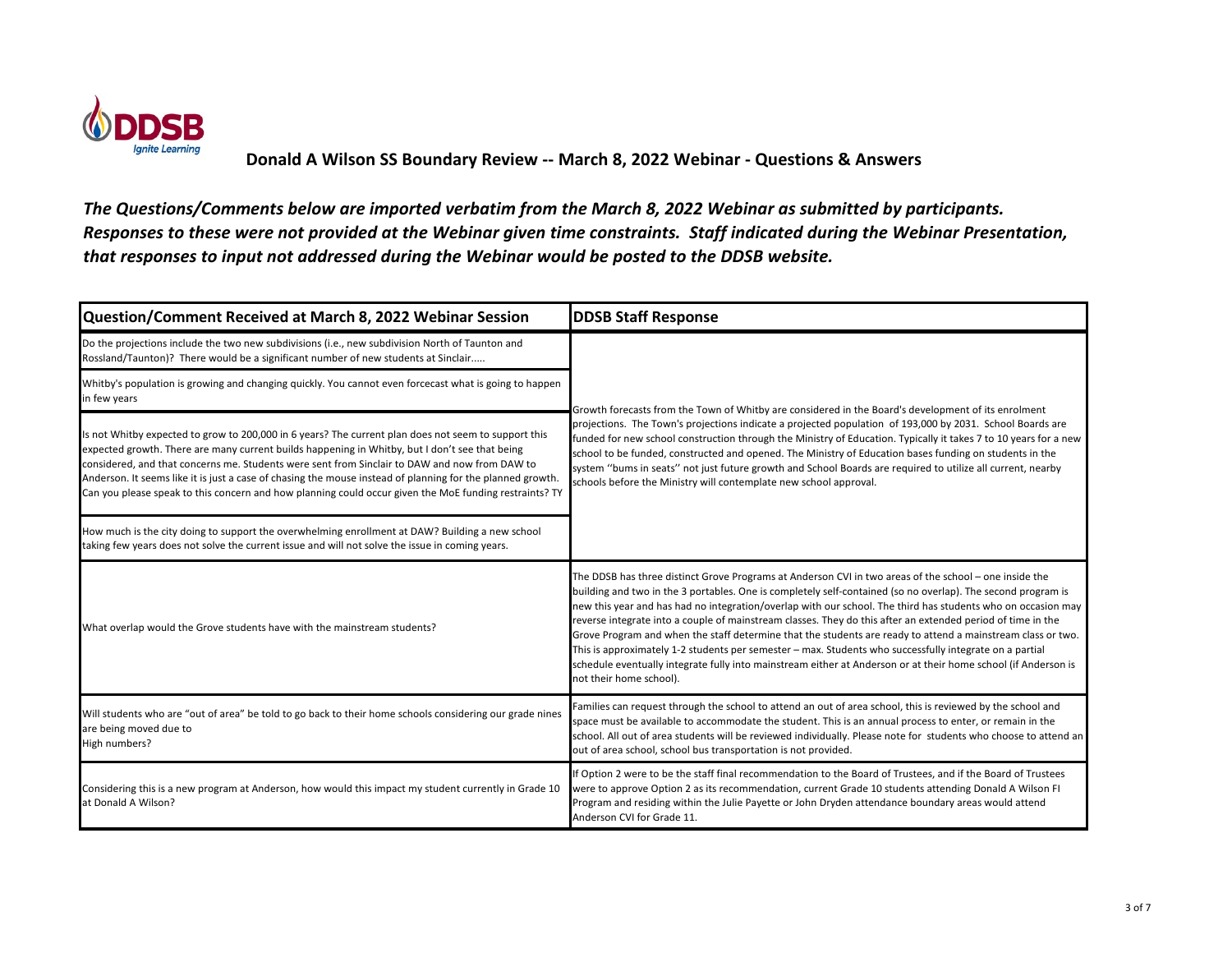

| Question/Comment Received at March 8, 2022 Webinar Session                                                                                                                                                                                                                                                                             | <b>DDSB Staff Response</b>                                                                                                                                                                        |
|----------------------------------------------------------------------------------------------------------------------------------------------------------------------------------------------------------------------------------------------------------------------------------------------------------------------------------------|---------------------------------------------------------------------------------------------------------------------------------------------------------------------------------------------------|
| Changing school in the midddle of program may cause sever damages to education process of students.<br>This is proven and studied by many researchchers. Grade 9 or 10 students at DAW are going to be<br>sacrified here.                                                                                                              |                                                                                                                                                                                                   |
| Grade 11 is a very important year for any students so asking present day grade 10 students to move to<br>Anderson with no clear indcation of what options and classes would be available seems to be potentially<br>limiting options as they plan for post secondary outcomes.                                                         |                                                                                                                                                                                                   |
| Both of your two options are considering forced transfer of Grade 9 students                                                                                                                                                                                                                                                           |                                                                                                                                                                                                   |
| My son currently walks to DAW, and now you want to bus him to ACVI? how is that in line with Ministry<br>directives to support physical and outdoor activity?                                                                                                                                                                          |                                                                                                                                                                                                   |
| Based on the proposed changes it appears DAW will continue to operate over capacity, what else is being<br>put in place to ensure the safety of students and staff?                                                                                                                                                                    |                                                                                                                                                                                                   |
| 1- the current student at DAW should get option to leave or stay                                                                                                                                                                                                                                                                       |                                                                                                                                                                                                   |
| Can we challenge the way the DDSB chooses boundaries based on feeder schools? Logistically and<br>financially, students living within walking distance to the high school, should be given the choice to walk,<br>not told to be bussed.                                                                                               | Thank you for your comment. Your input will be included in the overall information collected from this<br>Webinar and summarized in the Trustee Recommendation Report to Board on April 19, 2022. |
| The options could be combined so that Brooklin students in grades 8, 9 and 10 could be sent to Anderson<br>in addition to grade 8s of the Julie Payette and Robert Munsch. This would enable students around<br>Anderson to walk to school and the Wilson students who under the proposal have to be bussed could<br>continue to walk. |                                                                                                                                                                                                   |
| Why would your STARTING point, not be a 3.2km radius around the schools so students can WALK?<br>Whitby's high schools actually line up "relatively" nicely into 4 pseudo-equal grids for<br>SSS/HSHS/ACVI/DAWmaximize walking, minimize bussing.                                                                                      |                                                                                                                                                                                                   |
| by only lowering the numbers slightly for capacity at DA, this could mean that more regular stream<br>students go to DA instead of going into the FI program. Have you considered this when looking at<br>numbers you're looking to achieve at DA for 2022-2023                                                                        |                                                                                                                                                                                                   |
| Will you consider grandfathering grade 9 and 10 FI students especially givien that you will given that you<br>will need many more FI teachers for both schools to run viable programs initually.                                                                                                                                       |                                                                                                                                                                                                   |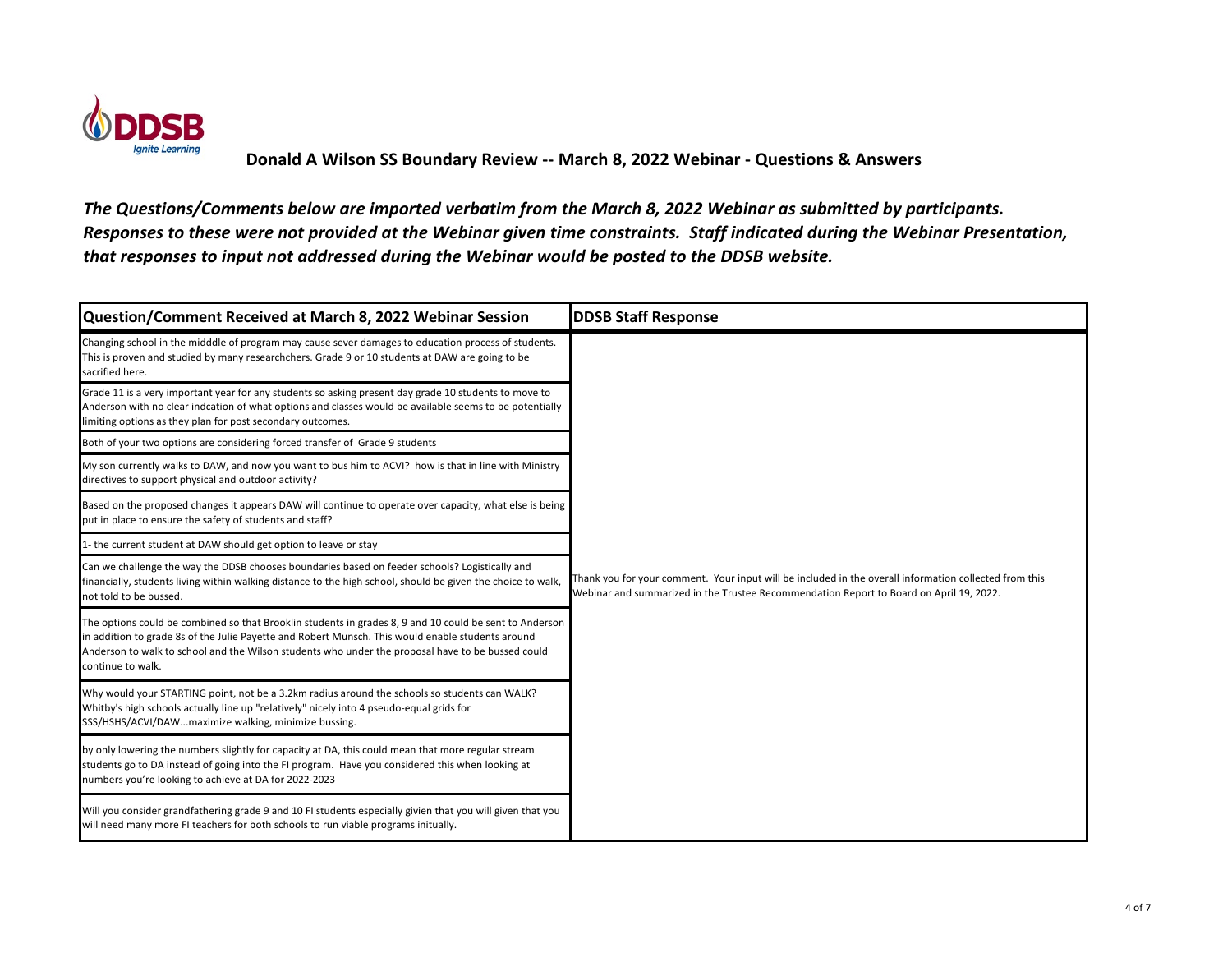

| Question/Comment Received at March 8, 2022 Webinar Session                                                                                                                                                                                                                                                                                                                                                                                                                                                                        | <b>DDSB Staff Response</b>                                                                                                                                                                                                                                                                                                                                                                                                                                                                                                                                                                                                                                                                                                                                                                                                                                                                            |
|-----------------------------------------------------------------------------------------------------------------------------------------------------------------------------------------------------------------------------------------------------------------------------------------------------------------------------------------------------------------------------------------------------------------------------------------------------------------------------------------------------------------------------------|-------------------------------------------------------------------------------------------------------------------------------------------------------------------------------------------------------------------------------------------------------------------------------------------------------------------------------------------------------------------------------------------------------------------------------------------------------------------------------------------------------------------------------------------------------------------------------------------------------------------------------------------------------------------------------------------------------------------------------------------------------------------------------------------------------------------------------------------------------------------------------------------------------|
| You will need experienced FI teachers to get a new program off the ground. We have already dealt with a<br>shortage of FI teachers at Wilson, limiting course availability needed for university. If it comes down to<br>seniority, you will have newer teachers at Anderson.                                                                                                                                                                                                                                                     | Thank you for your question. We have a central committee in place that is specific to the recruitment and<br>retainment of French qualified teachers. This committee involves a variety of staff from our curriculum and<br>People and Cultures Department. We have a wide range of strategies in place including reach out to all Faculty<br>of Educations to attract new graduates, we offer a range of valuable professional learning supports for new<br>teachers including providing courses to further French language competency and classroom teaching strategies<br>e.g., language coaching sessions specific to French language competencies). In addition, our New Teacher<br>Induction Program is implementing further support specific to new French teachers including mentoring and<br>professional learning courses. We are strongly committed to attracting and retaining new staff. |
| Please clarify if the FI teachers who are employed to teach at D A Wilson grade 12, will be employed<br>separetly to teach my son in the grade 9 at Andreson in year 2022-2023. My daughter has had very<br>capable teachers during her 4 years at D A Wilson and I would like to know if the one for example math<br>teaches will be assigned to one specific address/school or will be teaching at both schools please during<br>the same school year?                                                                          |                                                                                                                                                                                                                                                                                                                                                                                                                                                                                                                                                                                                                                                                                                                                                                                                                                                                                                       |
| While it has been stated tonight there will be a job for FI teachers at Anderson CVI this does not mean<br>that the staff will be teaching a subject that they are most qualified for - IMO speaking the language does<br>not mean you can appropriately teach any high school FI subject. Splitting the FI teachers between two<br>schools suggests that there may be courses that will not be offered to students depending on which<br>school they attend. Will the proposed student numbers at ACVI allow for course choices? |                                                                                                                                                                                                                                                                                                                                                                                                                                                                                                                                                                                                                                                                                                                                                                                                                                                                                                       |
| There are many questions within the Q&A that express concern about the quality of their children's<br>education, can you provide assurances that, any implemented changes, will not negatively impact the<br>quality of education students will receive.                                                                                                                                                                                                                                                                          |                                                                                                                                                                                                                                                                                                                                                                                                                                                                                                                                                                                                                                                                                                                                                                                                                                                                                                       |
| Is the quality of the FI Program that is going to be offered at Anderson going to be considered compared<br>to the quality of the FI Program that is being offered at DAW?                                                                                                                                                                                                                                                                                                                                                        |                                                                                                                                                                                                                                                                                                                                                                                                                                                                                                                                                                                                                                                                                                                                                                                                                                                                                                       |
| So, concerning the options for FI childrenwhich option would provide for the best quality of teachers<br>and courses sections for FI students?                                                                                                                                                                                                                                                                                                                                                                                    |                                                                                                                                                                                                                                                                                                                                                                                                                                                                                                                                                                                                                                                                                                                                                                                                                                                                                                       |
| Given this is a new program at Anderson - and surplus teachers and additional teachers can apply, are you<br>taking into consideration that the larger the number of students at Anderson the more likely more<br>experienced teachers will also teach at Anderson?                                                                                                                                                                                                                                                               |                                                                                                                                                                                                                                                                                                                                                                                                                                                                                                                                                                                                                                                                                                                                                                                                                                                                                                       |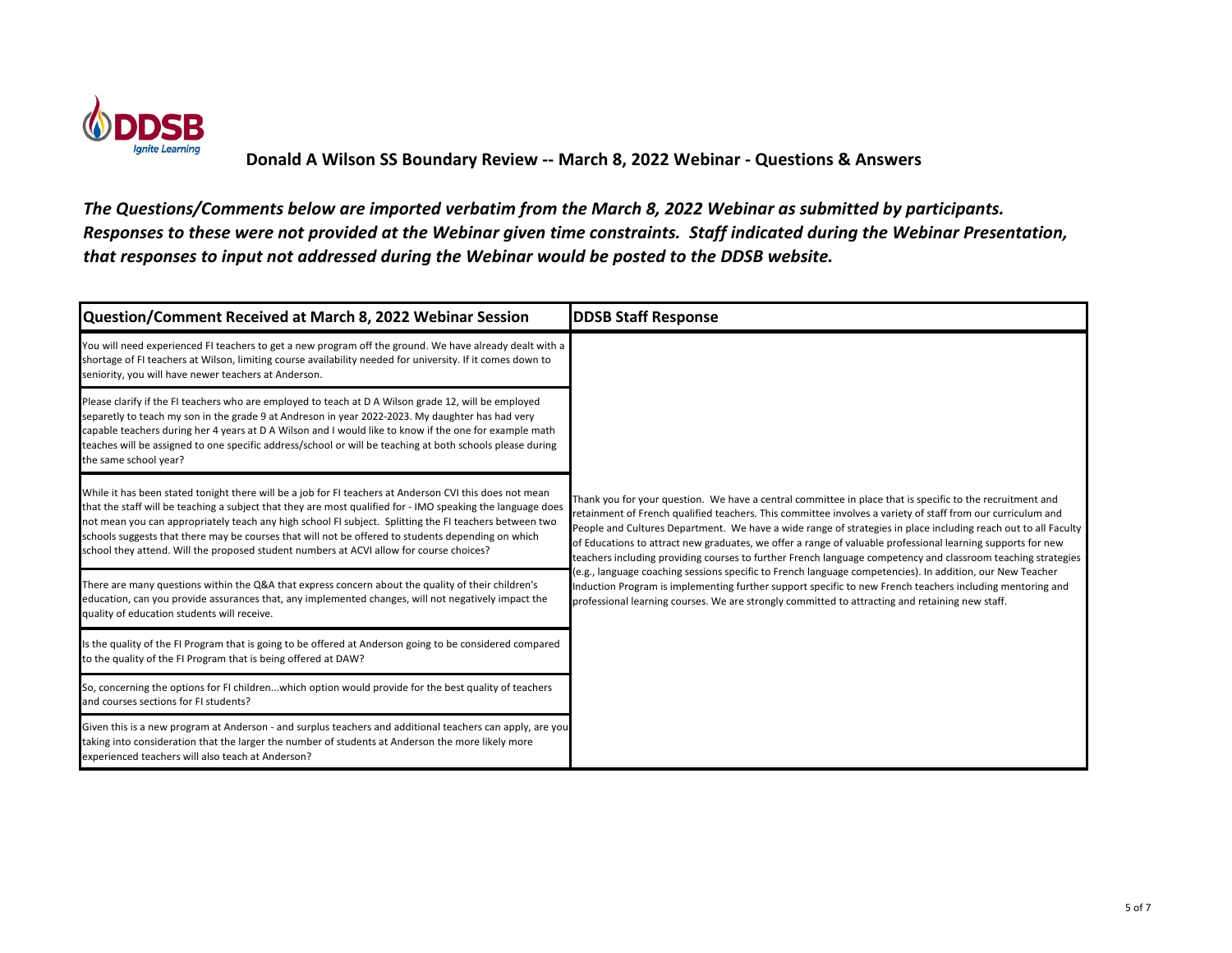

| Question/Comment Received at March 8, 2022 Webinar Session                                                                                                                                                                                                  | <b>DDSB Staff Response</b>                                                                                                                                                                                                                                                                                                                                                                                                                                                                       |
|-------------------------------------------------------------------------------------------------------------------------------------------------------------------------------------------------------------------------------------------------------------|--------------------------------------------------------------------------------------------------------------------------------------------------------------------------------------------------------------------------------------------------------------------------------------------------------------------------------------------------------------------------------------------------------------------------------------------------------------------------------------------------|
| Would there be an option to make the boundaries for both Frend Immersion and Reguar prorams<br>equitable? It seems that the FI Boundaries drastically change with only minor for the regular program.                                                       | Thank you for your question. French Immersion boundaries are generally larger than the Regular program<br>boundaries as the number of optional French Immersion programs in the Board are lower than the required<br>Regular programs. In this case, Whitby Secondary's boundary includes all of Whitby, whereas the Regular<br>program boundary includes the neighbourhood around the school, made up of elementary feeder school<br>boundaries.                                                |
| Will the distance option not be considered at all in the option?                                                                                                                                                                                            |                                                                                                                                                                                                                                                                                                                                                                                                                                                                                                  |
| The last years have been chaotic for students. Will the grade 8s not know which school they are<br>attending next year until after the April board meeting? This seems like added stress on top of the stress<br>of moving to high school and the pandemic. | Thank you for your comment. Should the Trustees approve the staff recommended option on April 19, 2022,<br>schools, students and parents/guardians will be informed of any changes after that date. Trustees can approve<br>one of the options, another option or decide not to approve any option however the September 2022<br>enrolment cannot all be accommodated at Donald A Wilson SS. The community consultation process is<br>consistent with past practice, allowing 1 month for input. |
| Given the late review, condensed consultation, and the limited options presented, Trustees have no<br>ability to ask the DDSB to consider other options - correct? No time is available for additional review?                                              |                                                                                                                                                                                                                                                                                                                                                                                                                                                                                                  |
| What about sports?                                                                                                                                                                                                                                          | All secondary schools offer a range of sports. Please go to the school's website or contact the school for more<br>information.                                                                                                                                                                                                                                                                                                                                                                  |